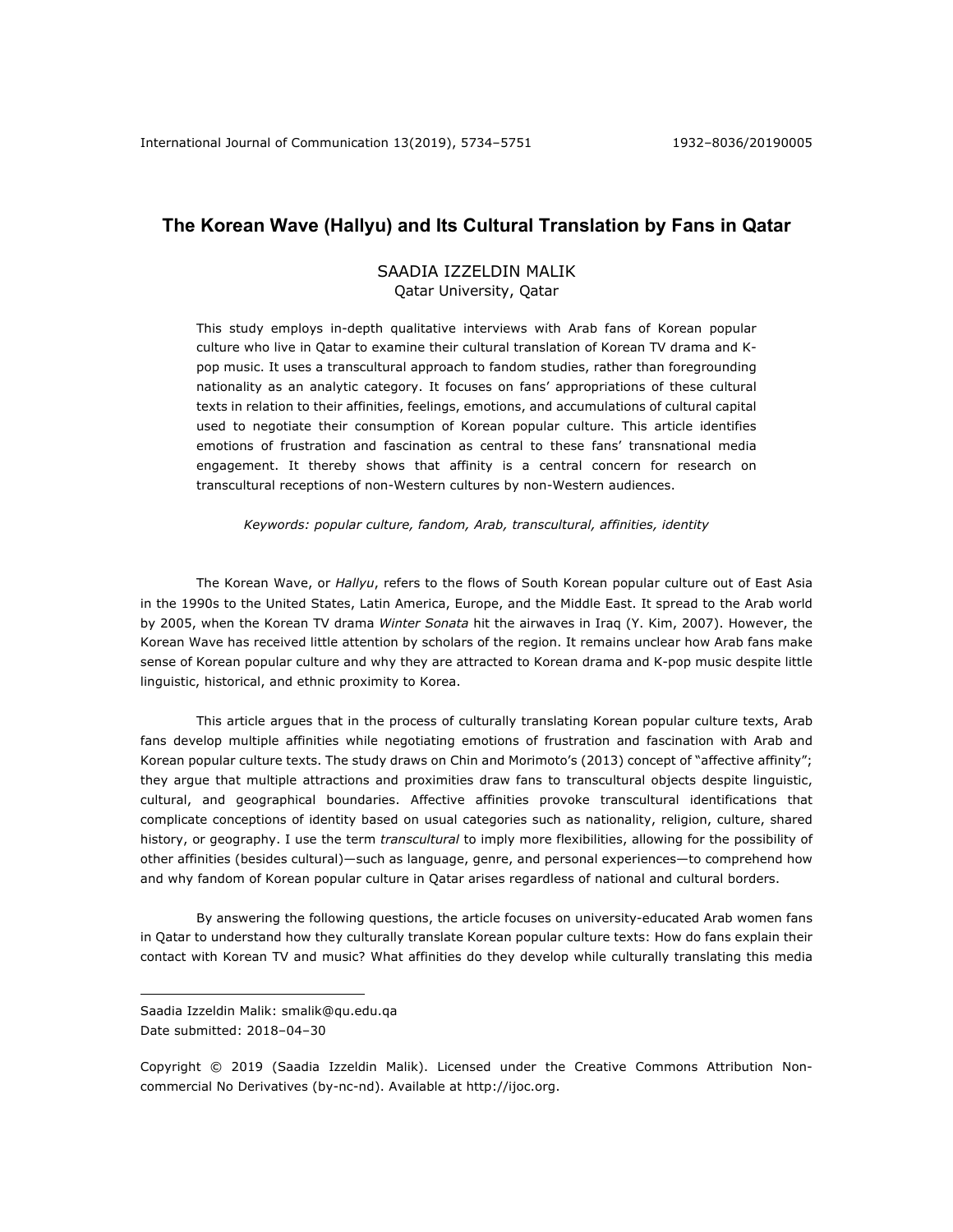into their daily activities? Cultural translation here refers to appropriation of Korean pop culture by its fans, who make sense of these texts by giving them meaning and incorporating them into their daily activities.

Transcultural scholarship has begun to move beyond explaining fan attraction to popular culture in terms of cultural proximity—specifically traits such as language, history, ethnicity, and religion, which are often conflated with nation-states. Emerging work instead explores the affinities and emotions that fans develop in the process of culturally translating Korean popular culture. New media technologies are encouraging the hybridization of media spaces in the Arab region; media consumption is increasingly based on personal preference. Moreover, the multinational context of Qatar requires a theoretical shift, from theorizing fans as simply transnational (that is, still referenced by nation) to taking a transcultural perspective that holistically analyzes fans' relationships and experiences with Korean popular culture texts.

## **Theoretical Framework**

#### *Korean Popular Culture in the Arab World*

The relationship between South Korea and the Middle East developed from mutual economic interests. In the 1970s, South Korea began to purchase oil and gas produced by Middle Eastern nations to satisfy its increasing economic needs. The corresponding economic boom in oil-producing Arab countries such as Saudi Arabia, Qatar, and the United Arab Emirates also led to South Korea's greater involvement in major construction projects within the region. From 1991 onward, South Korea also became politically involved in the Middle East: It sent noncombat military forces to Iraq to help in civilian reconstruction projects after the first Gulf War, as well as peacekeeping forces to Southern Lebanon following the 2006 war there (Levkowitz, 2013).

Korean popular culture was first officially introduced to the Middle East via Korean TV drama in the early 2000s. The South Korean government's Overseas Information Service (OIS) gave the popular drama *Winter Sonata* to Egyptian television in 2004. Kim notes that the OIS paid for Arabic subtitles, and "the broadcast was part of the government's efforts to improve the image of South Korea in the Middle East, where there is little understanding and exposure towards Korean culture" (Y. Kim, 2007, p. 31). Proliferation of social media and other digital technologies in the 2010s facilitated a so-called Hallyu 2.0, which is dominated by widespread dissemination of K-pop music in the Middle East and other parts of the world (Jin, 2018).

Many Arab countries have shifted from state-dominated to diversified media environments over the past two decades. Private and semiprivate ownership of media corporations and television networks is growing. Enhanced communication technologies are providing audiences with a wider variety of offline and online programming. As a result, Arab audiences are increasingly finding themselves in control of their media consumption and are no longer solely beholden to their national television channels (Tawil-Souri, 2008). Kraidy and Khalil (2008) describes these changes in Arab media using the notion of "hypermedia space" based on personalized, interactive, and mobile communication devices and practices. For Kraidy and Khalil, this new hypermedia space weakens the bonds of collective social life among Arab children and young people; it contributes to the transformation of their cultural identities by permitting other sources for identity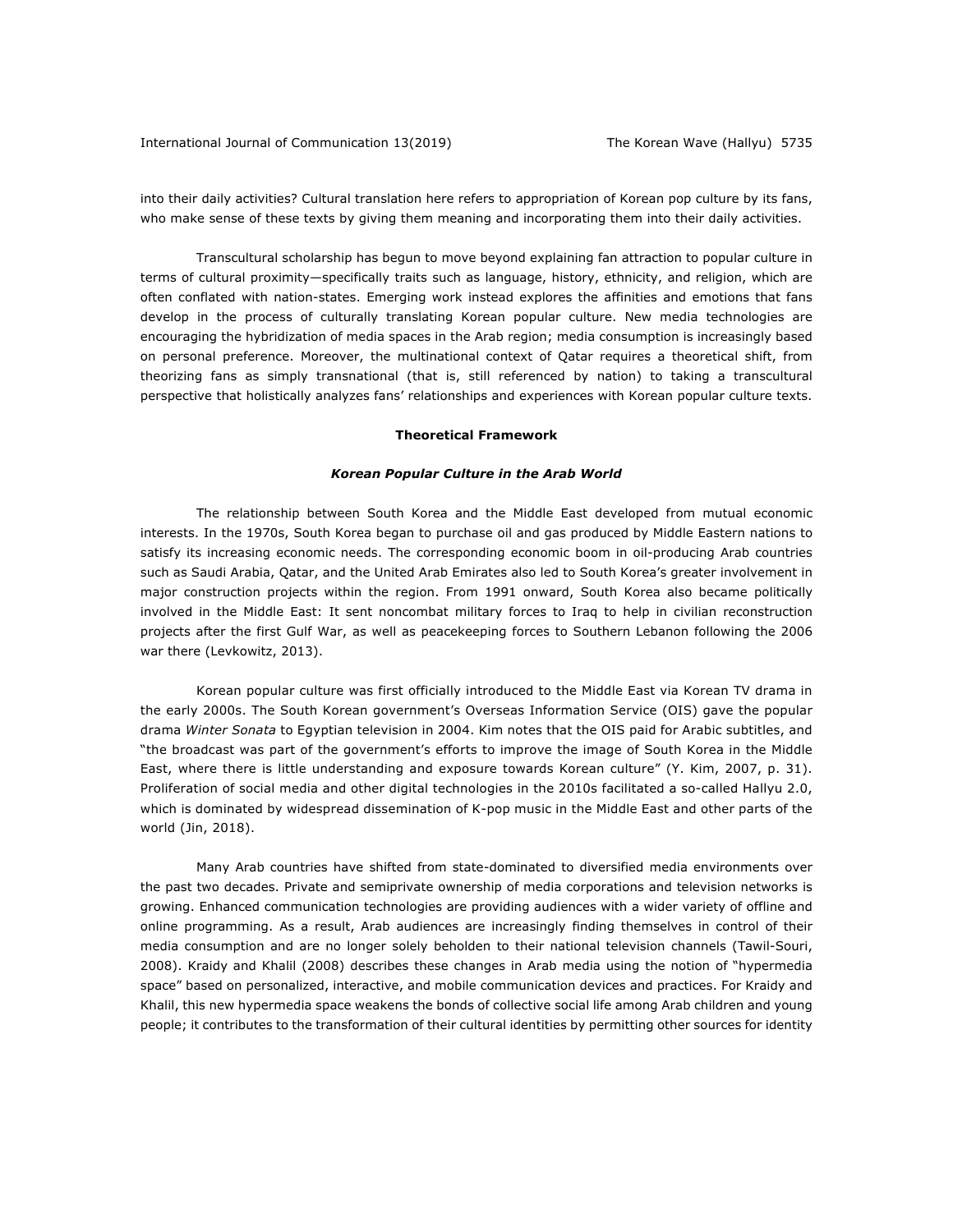negotiation and identity formation by Arab youth—along with the dominant influences of Arab nationalism and Islam.

New cultural tastes, knowledge, values, and lifestyles are increasingly accessible to Arab youth through this hypermedia space. It is now unsurprising to see a young Qatari, Egyptian, or Syrian woman wearing her traditional *hijab* (head cover) or *abaya* (body-covering black cloak) and watching a popular Korean TV drama during a class break over a live stream on a MacBook decorated with stickers of her favorite K-pop band. However, within this commercialized, hybridized, and individualized Arab media and hypermedia space, Korean popular culture has not emerged as a mainstream phenomenon. It is instead a subculture catering to small communities of dedicated fans and simultaneously integrated within global, regional, and local pop culture.

Fans of Korean popular culture in Qatar and other Arab countries initially gained exposure to Korean TV drama through major Arab-language, transnational, semiprivate satellite channels such as Dubai TV and MBC (Middle East Broadcast Corporation) 1, 2, and 4. But unlike Korean drama, K-pop music has not diffused to Arab audiences through transnational TV channels. In Qatar and the Middle East generally, local demand by fans drives dissemination and consumption of K-pop music (Omtazgin & Lyan, 2014).

The changing Arab media landscape has facilitated dynamic, personalized audience interactions with transnational media content, especially via social media. Analyzing this phenomenon requires understanding audience meaning-making processes and the transcultural identifications and affinities that Arab audiences may develop with border-crossing media content.

#### *Transcultural Approaches to Korean Popular Culture Fandom*

Two theoretical approaches dominate scholarship on the Korean Wave. One highlights Korean content production capabilities, marketing conditions, and cultural export strategies that represent the interests of the Korean media industry and government in promoting Korea's cultural industries as a key driver of economic growth (Y. Lee, 2005; Park, 2004; Ryoo, 2009). The other, as in this article, is concerned with fandom and the appeal of Korean popular culture (Han, 2017; S. Jung, 2012; S. Jung & Shim, 2014; H. Lee, 2014). These studies are dominated by the notion of cultural proximity to explain the popularity of Korean popular culture by audiences outside Korea.

## *Expanding on Cultural Proximity*

Straubhaar (1991) introduced the concept of cultural proximity in his study of media influence, referring to "nationally or locally produced material that is closer to and more reinforcing of traditional identities, based on regional, ethnic, dialect/language, religious, and other elements" (p. 51). Some researchers (e.g., E. Y. Jung, 2009; H. Kim, 2002; E. Kim & Ryoo, 2007; Shim, 2006) relate the regional flow of the Korean Wave and its appeal for audiences in Japan, China, Hong Kong, and other Asian countries to shared cultural traits, Confucian values, and the geolinguistic interests of the importing nations.

Other scholars have posited that K-pop culture's global popularity instead results from hybridity inherent to the Korean Wave, which actually involves both local and foreign elements at multiple levels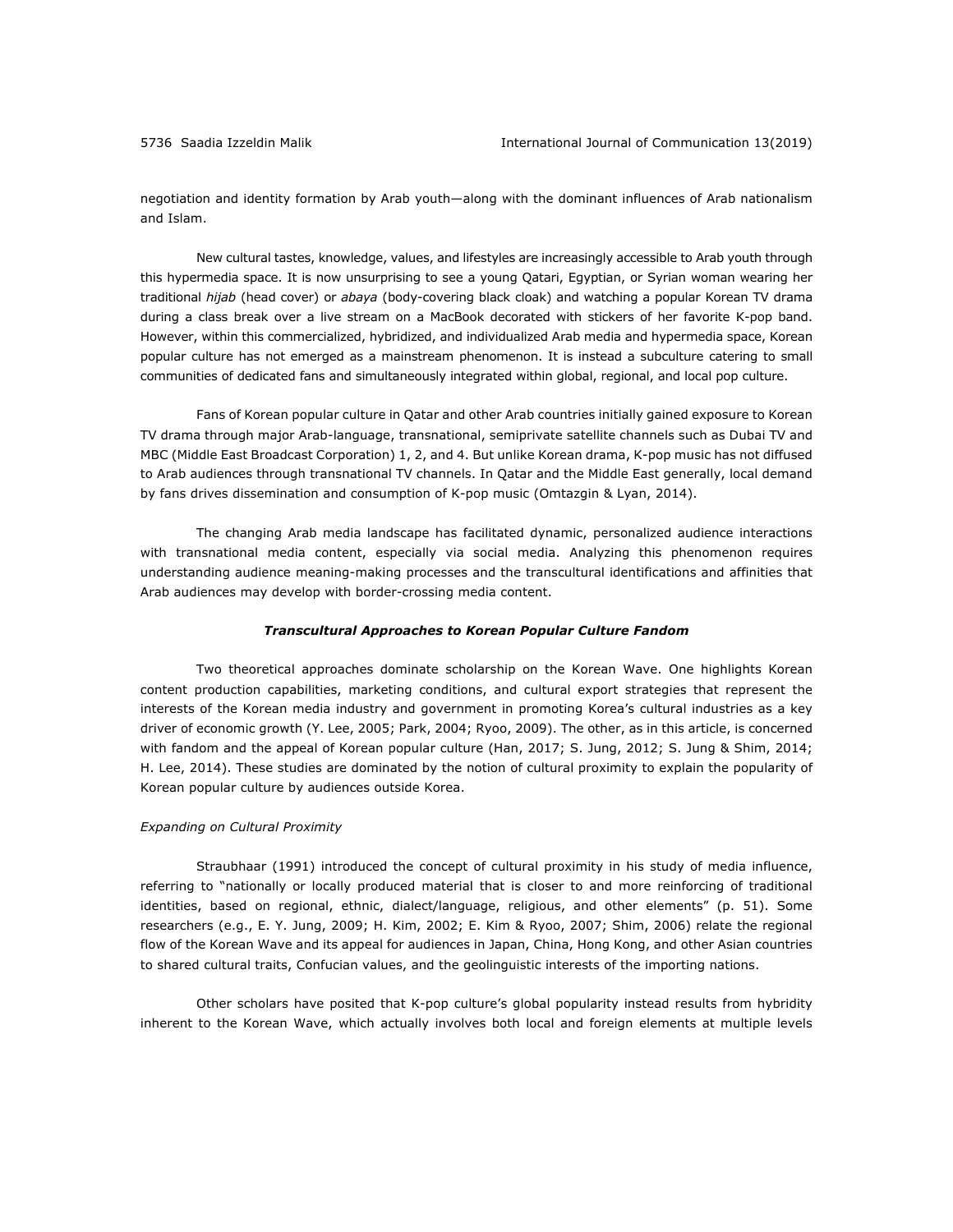(Iwabuchi, 2008; Park, 2004; Ryoo, 2009; Shim, 2006, 2011). From this perspective, scholars such as Park (2004) argue that Korean popular culture products, which blend traditional Asian and modern Western cultures, provide less cultural discount<sup>1</sup> to Asian audiences who want to enjoy Western popular culture but are reluctant to accept it outright for ideological and other reasons.

Cultural proximity, as adopted in transnational fandom studies thus far, depends heavily on the "national" and thus largely narrows the concept to linguistic and geographical investigation. As a theoretical framework, cultural proximity therefore falls short in explaining the popularity of popular culture texts in geographically and linguistically distant places (e.g., Qatar in this study). Moreover, although this analytical approach helps explain the Korean Wave's general appeal (especially K-pop music), it does not illuminate how audiences culturally translate and make meaningful the Korean popular culture texts they consume.

Chin and Morimoto (2013) advocate for a new theory of fandom studies by expanding the nationbound concept of cultural proximity to the concept of "affective affinities." They comment,

This is not to say that the national is unimportant, but rather that it is but one of a constellation of possible points of affinity upon which transcultural fandom may be predicated. Nation-based differences or similarities may well appeal to people across borders; but so, too, might affective investments in characters, stories, and even fan subjectivities that exceed any national orientation. (p. 99)

This article adopts a multiple affinities concept to identify common themes in the cultural translation of Korean popular culture that resonate across the specific cultural backgrounds of individual interlocutors in this research. For instance, fans interviewed in this study belong to different Arab nationalities (Qatari, Egyptian, and Syrian) and do not all enjoy regionally produced Arabic television drama—which arguably embodies cultural proximity (especially in terms of language and values) better than Korean TV drama.

Furthermore, the cultural proximity thesis conceptualizes culture and cultural identity as stable and bounded. It assumes that audiences identify cultural commonalities, which directs their interest toward media texts from culturally similar regions. Therefore, it cannot account for audiences' agency in making culture while interpreting what they watch. Thinking of cultural identity as position rather than essence is relevant here. Hall (1996) identifies that cultural identity is a production that is never complete, always in process. Hall therefore distinguishes two ways of thinking about identity: identity as similarity and continuity, and identity as difference and rupture. The former involves identity in essentialist form, whereas the latter involves identity in cultural form. This enables understanding how fans of Korean popular culture subjectively position their identities while culturally translating these texts.

In sum, this study moves from a conception of cultural identity as primarily "national" to perceiving identity as about using the resources of history, language, and culture in the process of becoming rather

 $1$  Cultural discount, as defined by Hoskins and Mirus (1988), refers to the value loss of a product when it is considered for modification—for example, the dubbing of K-drama in Arabic—in a new cultural context where people lack the cultural capital to understand or relate to it.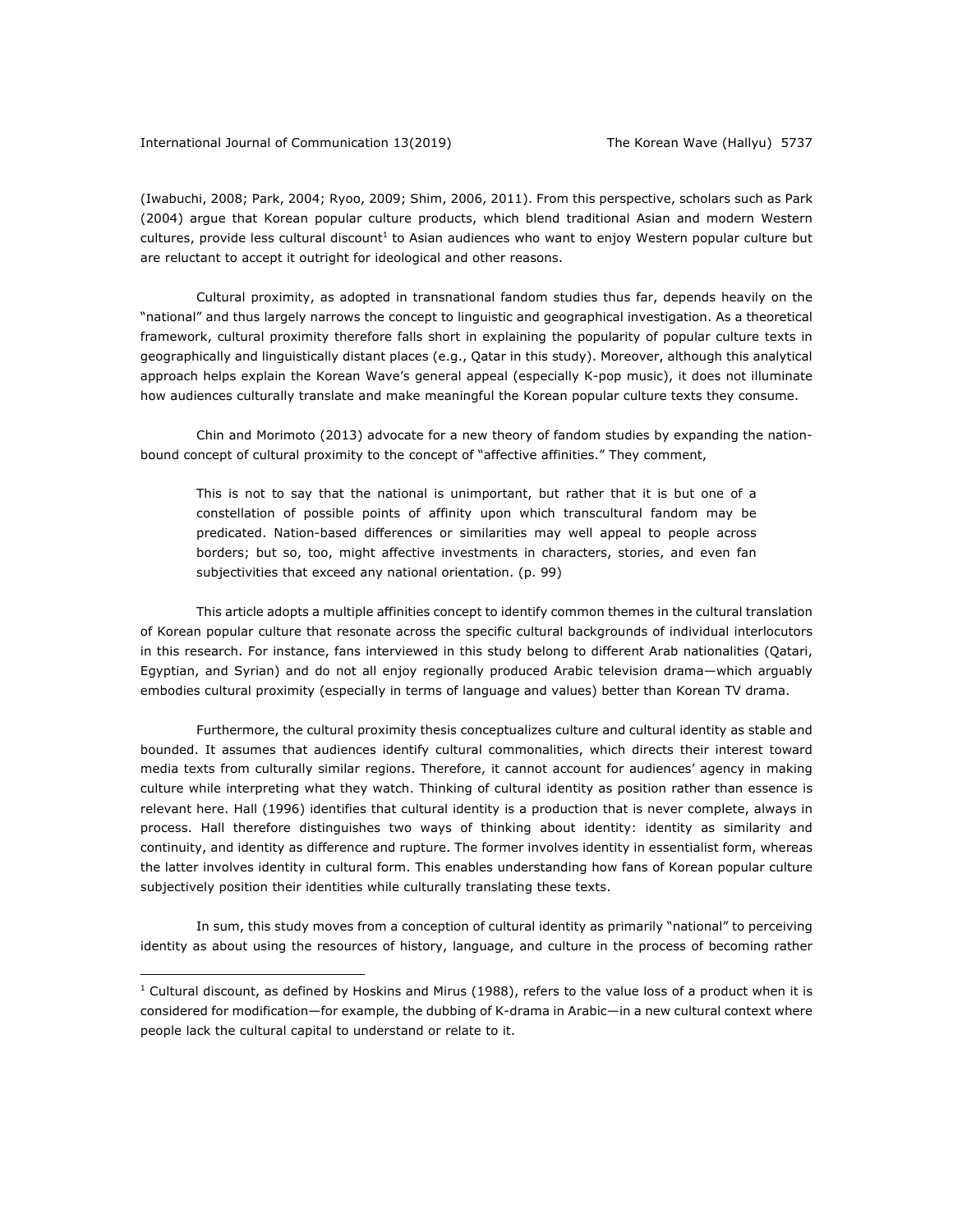than being (Hall, 1996). Cultural identities are therefore multilayered and complex; national belonging is only one layer. Hence, audiences can develop multiple proximities or affinities (beyond the national) through their emotional engagement with popular culture materials they consume (Shim, 2006).

#### *Fan Agency and Cultural Capital*

Several studies concentrate on participatory roles that audiences play through social media in mutually recreating and redistributing original texts (S. Jung, 2012; S. Jung & Shim, 2014; H. Lee, 2014). For instance, Yoon (2017) shows that in North America, where K-pop culture texts are not available through mainstream media, K-pop fans consider social media a user-friendly arena that facilitates their participation in translating and circulating K-pop culture materials.

Few studies exist on Korean Wave fandom in the Middle East region and fan agency in consuming Korean popular culture. However, Otmazgin and Lyan's (2014) study of K-pop music fans in Israel and Palestine highlights the notion of "cultural agency" in globalization; they show that transnational fans not only consume imported music, but also serve as marketers, mediators, translators, and localizers of globalized culture. Noh's (2010) study of Egyptian female fans of K-pop music on Facebook illustrates that they are not mindless zealots, but agents navigating complex identities in a postcolonial world. Lyan, Zidani, and Shifman's study (2015) emphasizes audience agency through their interpretation of Korean musical artist Psy's "Gangnam Style." They assert that remakes of the famous music video by Israeli and Arab audiences amount to a form of intertextuality (i.e., the localization of the global); this intertextuality "constitutes a mode of political protest wherein creators ridicule certain politicians by claiming control over them through cutting and editing their speeches, bodies, or movements to the rhythm and pace chosen by them" (Lyan et al., 2015, p. 23). Similar to this research, this inquiry positions fans of Korean popular culture in Qatar as agents. As Jenkins (1992) notes in an early study of TV fans and participatory culture, "They are consumers who also produce, readers who also write, and spectators who also participate" (p. 208).

Nonetheless, this article's transcultural fandom approach to Korean popular culture moves beyond literal meanings related by its interlocutors. It also scrutinizes fans' multivalent relationship to media texts and their accumulation of cultural capital. The latter is a critical concept to understand fans' agency in culturally translating Korean popular culture. Originally outlined by Bourdieu (1984), cultural capital consists of identifiable factors held by a cultural agent, such as education, "training" in legitimate culture, and appreciation of cultural capital. However, Fiske (1992) added an important distinction to Bourdieu's definition. The former argues that while popular culture capital does not provide upward class mobility, "its dividends lie in the pleasure and esteem of one's peers in a community of taste rather than those of one's social betters" (Fiske, 1992, p. 34). This analytical distinction usefully frames how fans use their popular cultural capital to build on their cultural identity within their social network.

#### **Method**

In-depth qualitative methodology was used in this research. Primary data gathered for this study consisted of a total of 15 in-depth, multistage group interviews conducted with participants in a purposespecific focus group of 21 female undergraduate students at Qatar University. These interviews were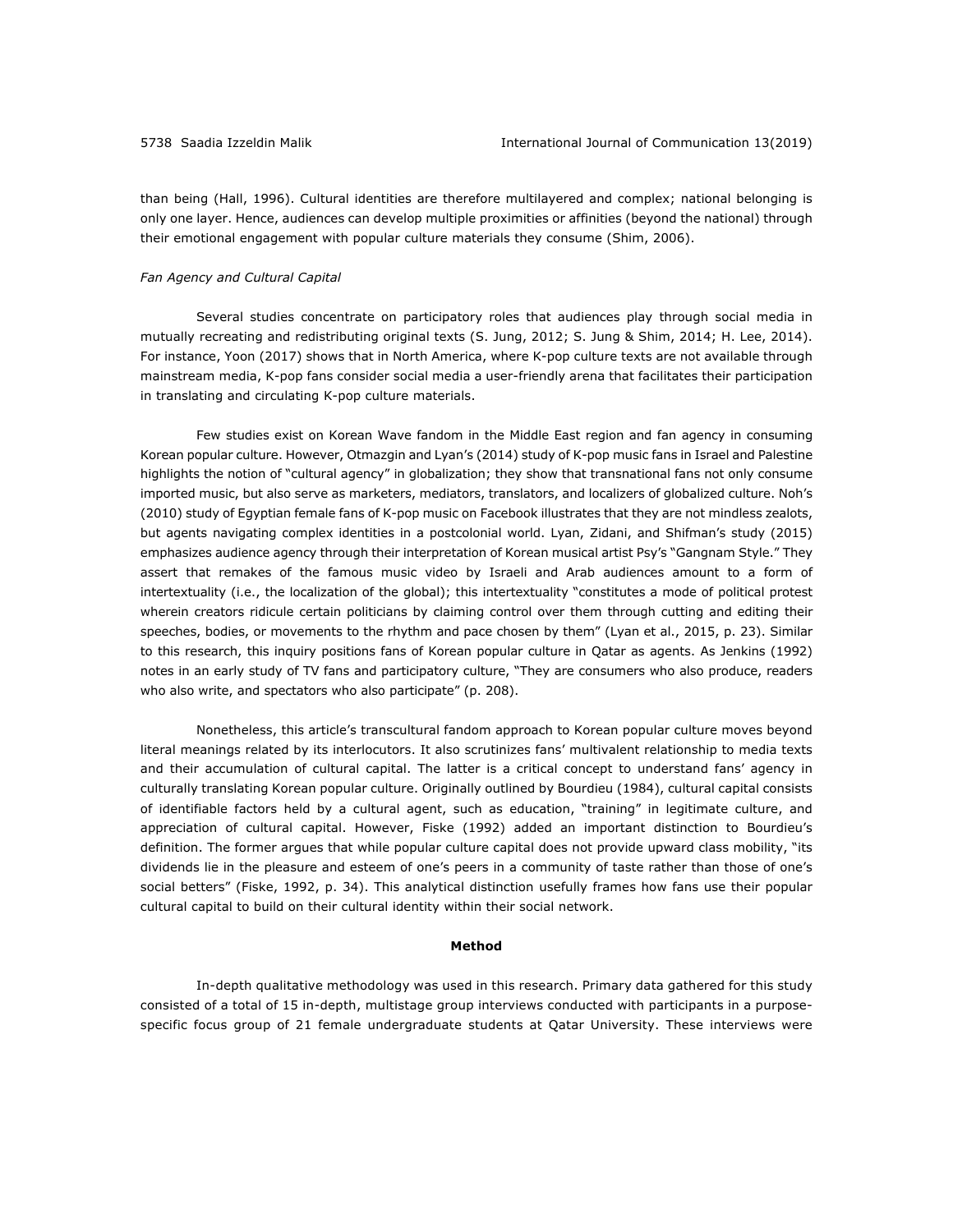completed in two stages. The initial interviews extended from December 9, 2015, to February 24, 2016. Follow-up interviews with the same participants were conducted from June 13, 2016, to January 15, 2017, to gain in-depth insight on issues discussed in the previous interviews. The interviews were open-ended, conducted in Arabic, and 2 hours in duration. This focus group research strategy was implemented to capture experiences concerned with meaning as well as practice. As such, the 21 participants were intentionally selected to be part of the research because they defined themselves as fans of Korean popular culture, specifically Korean TV drama and K-pop music; they positioned themselves as "information-rich" on the research topic. Snowball sampling augmented this strategy. The author became acquainted with a small group of these fans at Qatar University through a group of students in her global communication class. Students from other classes taught by the author subsequently introduced her to more fans of Korean popular media within the university.

The study's interlocutors ranged from 19 to 23 years old. The research participants were female Arab college-educated students of different nationalities: 10 Qataris, eight Egyptians, and three Syrians. This resulted in an overall sample consisting of roughly the same number of citizens as noncitizens in the context of Qatar, helping to minimize nation-specific bias. Qatar University hosts a nationally and culturally diverse student body, largely reflecting the cosmopolitan nature of the State of Qatar and its extensive population of expatriates, including Arabs, Asians, Europeans, Africans, and North Americans. The university is also a gender-segregated campus, which precluded a mixed focus group of men and women for this research. Hence, this article considers multiple experiences of women fans of Korean popular culture in Qatar, though it is not representative of all such fans living in the nation.

The author's position in this research is also critical to acknowledge. On one hand, the researcher is an outsider (i.e., not a fan) seeking to understand how Arab fans explain their affinities with Korean TV and music. On the other, the scholar is also an insider: an Arab/African woman who shares with fans some cultural values and some knowledge of popular culture in the Arab world**.**

Research analysis began with complete transcription of each interview into English text as the basis for further interpretation. The interview data were then sorted into broad themes based on content and analyzed with respect to each research question, as reported next. Some direct quotes from the interviews with the research participants are included in the following results to highlight in their own words the multiple, overlapping affinities and meanings of K-popular culture texts developed by fans in their consumption of Korean TV and music.

#### **Findings and Discussion**

Research findings are organized according to the article's main research questions: How do fans explain their contacts with Korean TV and music? What affinities do they develop while culturally translating this media into their daily activities? For the second question—the bulk of the analysis—results are subdivided according to two complementary themes: cultural proximity and affective affinities. The section concludes with an interpretation of fan communities and transnational identity production based on these data.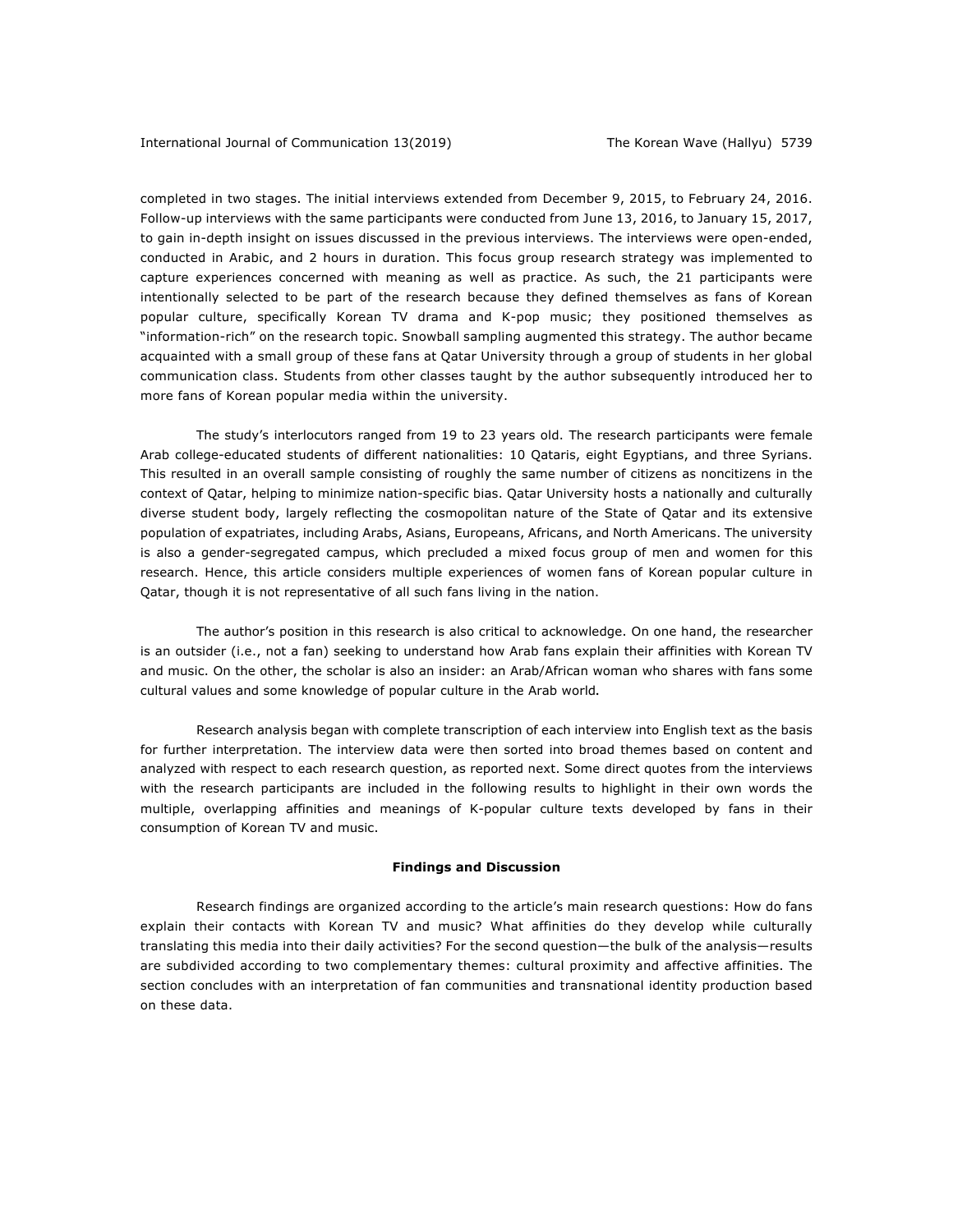## *Fan Contacts With Korean Popular Culture*

This study's fans first personally contacted Korean popular culture through routes in some respects similar to the ways Arab youth consume hypermedia. Some fans reported accessing Korean media through personal communication with friends. For instance, an Egyptian fan mentioned,

One day, my friend showed me a picture of one of the K-pop music stars, and I got interested and started to search more and more about the K-pop music bands and Korean TV drama stars. I have been a fan of K-pop music and Korean TV drama since 2008 and can speak Korean fluently.

Another Egyptian interlocutor added,

The first time for me to know about Korean pop culture was in 2008 when I watched a Kpop music video that a friend of mine shared with me. I fell in love with it, and I have been a fan since then.

A Qatari interviewee instead related,

Korean TV drama was my gateway to K-popular culture. It took me one Korean soap opera to watch and get hooked on Korean popular culture. I started to follow my favored Korean stars and watch their performances in other soap operas, talk shows, and I watch K-pop music videos all through the Internet.

Another Qatari fan confirmed a similar experience:

I was flipping through the TV channels in my hotel room during vacation in Thailand in 2006 when I stumbled upon a historic K-drama and I fell in love with it and kept anticipating the next episode and the next one. . . . And since that time, I have been a big fan of K-popular culture.

These prevailing sentiments of individual routes of exposure to, and then engagement with, Korean popular culture indicate that fandom in Qatar is largely self-driven.

#### *Cultural Translation of Korean Drama and K-pop Music by Fans*

Dialogues among Korean popular culture fans provided varied perspectives of their cultural translation processes. Fans developed multiple affinities with Korean TV drama and K-pop music through self-reflexivity using their agency, personal experience, and popular cultural capital. These affinities are compared from cultural proximity and affective affinities frameworks. They are only partially explained by the former's nation- and culture-centric perspectives. Instead, data collected in this study more closely reflect multiple, overlapping affinities that may include, but also transcend, these categorizations.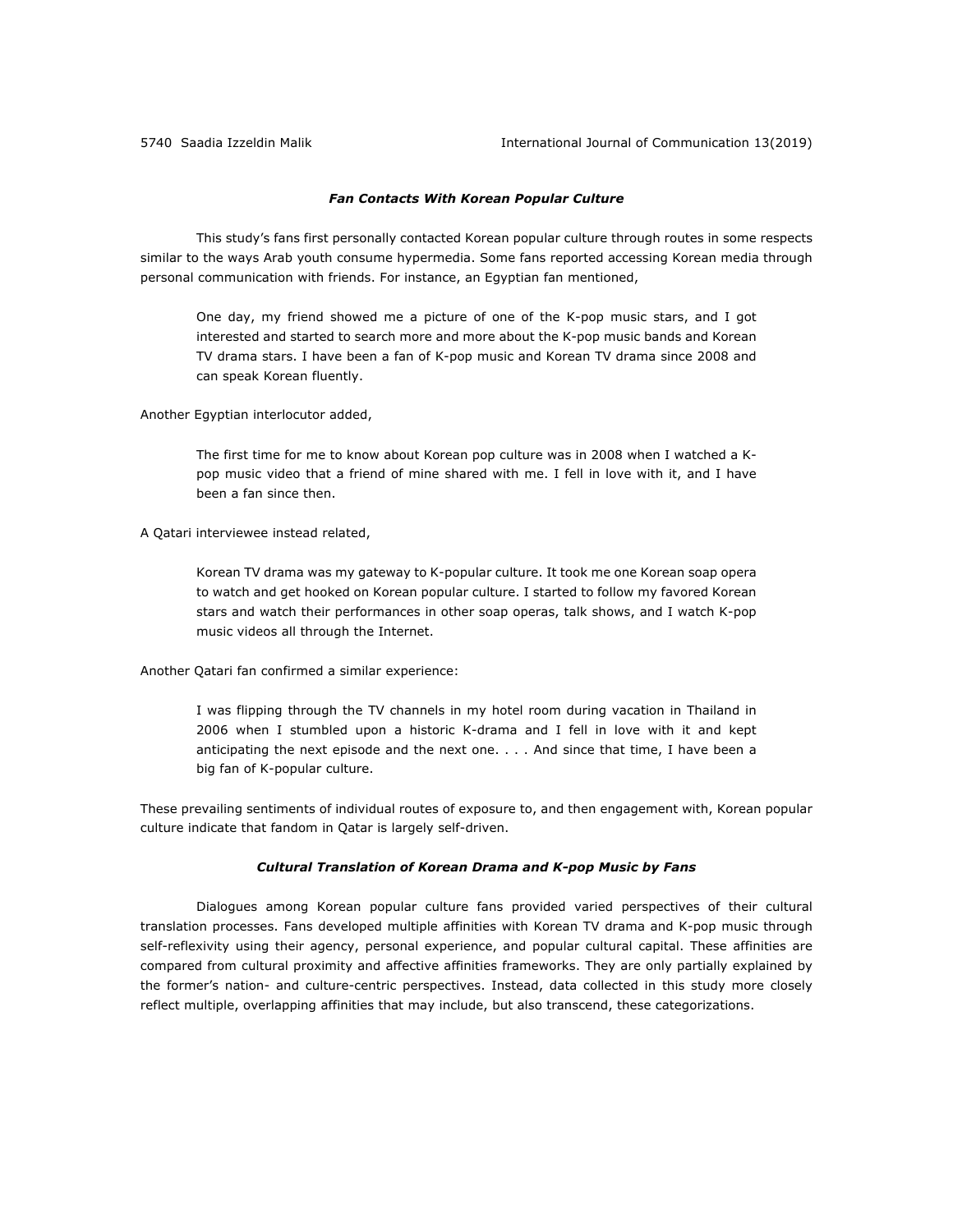## *Cultural Proximity*

Fans appropriate the cultural objects of other cultures "through the means they have at their disposal within their own popular culture context" (Chin & Morimoto, 2013, p. 103). This study's data show that fans express cultural proximity to K-pop through their appropriation of Korean cultural and family values, including gender relations; they perceive these values as shared between their Arab cultures and the mediated Korean culture. As one fan summarized, "Cultural and family values such as respect for the elderly and the youngsters, are values projected by many Korean drama stories and are valued within our Arab culture contexts."

Other Qatari and Syrian responses highlight similarities in gender relations between Korean and Arab societies as projected by Korean drama. Another fan commented that "the image of the father as the authority and the dominant figure in the family" and "the strictness of fathers, such as not allowing their daughters to stay late at night outside the house, are similar to the father–daughter relationship in our societies, and that made Korean drama familiar, not foreign, to us." These fans expanded the concept of cultural proximity to include gender relations, reminiscent of La Pastina and Straubhaar's (2005) argument that "women across cultures identify with family drama or melodrama that points out commonalities of family struggles" (p. 274).

Fans also transformed and reappropriated Korean popular culture texts, adapting them to the practical context of everyday life. In other words, the meanings of Korean TV drama and K-pop music were also resignified in their cultural translation processes to fit the local, religiously conservative Arab context. One Qatari interviewee mentioned, "Korean drama is the only type of soap opera we can watch together as a family because they are decent, clean, and also nonviolent." Another Qatari fan added the following:

Korean TV drama is the type of drama that allows young and old siblings to communally watch because it is decent. For instance, my sister is six years younger than me. So, each one of us has her own preferences in soap operas and we never had anything in common to watch, until my sister invited me to her Korean drama world. Since then we built a tradition to get together to watch.

This attention to concepts of decency is supported by researchers such as Ying (2008) and Emam (2008), who each argue that the absence of explicit sex in media has helped spread the Korean Wave in the Middle East—where displays of physical sexuality can draw censorship and protest. This perspective implies that an ethical cultural proximity contributes to the Korean Wave in Muslim countries such as Iran and Egypt. In explaining the appeal of K-pop music, some of this study's Egyptian and Qatari fans developed similar meanings from Korean drama regardless of their nationality, such as, "K-pop music lyrics contain nonviolent and decent words." Another elaborated,

Decency is one shared cultural value between Korean and Arab cultures. One example would be, when female Korean pop stars would perform on stage, they would most of the time wear clothing that is not revealing because they are aware that their fan-base includes fans as young as 10 years old or even younger. So, they know that they should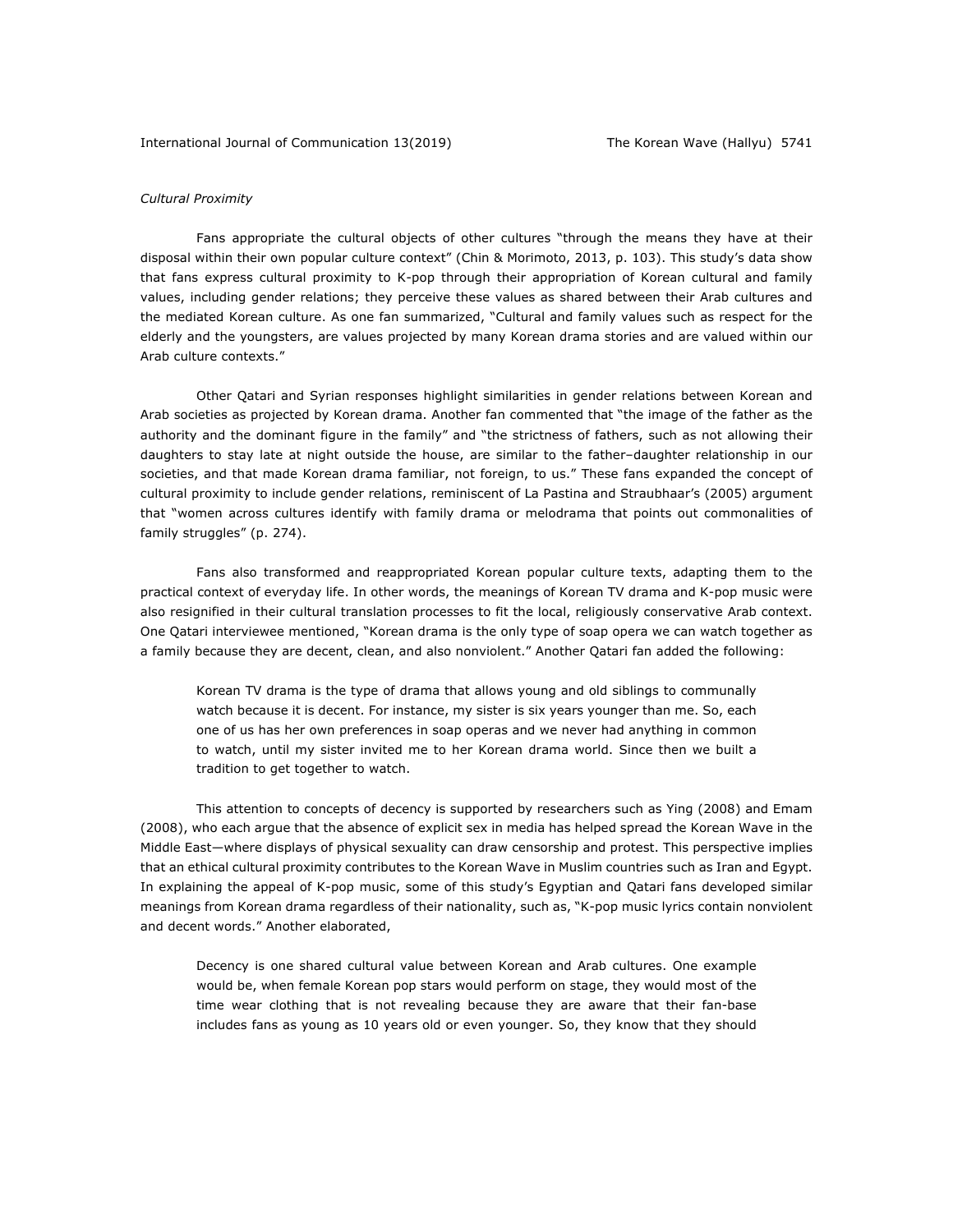appear as good role models for younger audiences. Sometimes Korean stars change the lyrics of their songs and make them clean to be accepted by younger audiences.

However, several Egyptian and Syrian fans explicitly rejected the notion of cultural proximity as an element for their affinity with Korean drama with regard to shared values. For instance, an Egyptian interlocutor contradicted that perspective:

Korean TV drama scenes always show alcohol use, which we know is against our Islamic religious values, but we still watch Korean drama. For some of us, fans of Korean popular culture, it is not the "shared" cultural values with the Korean culture that attracted us to Korean TV drama. Actually, what attracted us was the aesthetic of those dramas and the variety of stories and the entertainment we received from watching them.

These fans developed proximity to Korean popular culture regardless of the cultural and religious differences between them and the characters portrayed in Korean media. These findings show that fans also developed emotional attachments to the genres of Korean TV drama that did not simply reflect perceived or assumed cultural proximity to Korean popular culture texts.

Hence, multiple affinities—as an alternative concept to cultural proximity, concerned less with nations than with fans themselves—form a better interpretive framework for fans' emotional engagement with Korean popular culture texts. Multiple affinities will be discussed within three broad categories: genre affinity, language affinity, and personal experiences (affinities).

#### *Multiple Affinities*

## *Genre Affinity*

Research shows that audiences are able to relate to nonnative drama and characters when they appeal culturally and ethnically to audiences. Lu, Liu, and Cheng (2019) argue that cultural and ethnic similarities between Korea and China—such as appearance, dress, lifestyle, and tradition—helped Chinese viewers relate to the characters in K-drama: Viewers see characters as people they know about in everyday life. In her study on Turkish drama in Qatar, Berg (2017) finds that Turkish drama audiences in Qatar also describe the importance of being able to relate in a realistic way. They understand Turkish TV characters on a personal level because of cultural proximity.

However, given the lack of ethnic similarities between Arab fans and Korean drama characters, fans often expressed their affinities with Korean TV in terms of genres (stories, specifically) rather than with characters in Korean dramas. In explaining the mismatch between Korean actors' physical features and the dubbed TV shows in the *Khaleeji* dialect (the colloquial Arabic of Gulf [Khaleej] countries such as Kuwait, Qatar, United Arab Emirates, and Oman), one Qatari fan recalled,

When Korean dramas were dubbed in Khaleeji Arabian Gulf accent, that was not wellreceived by most of us fans of Korean drama at all. When I watched Korean soap operas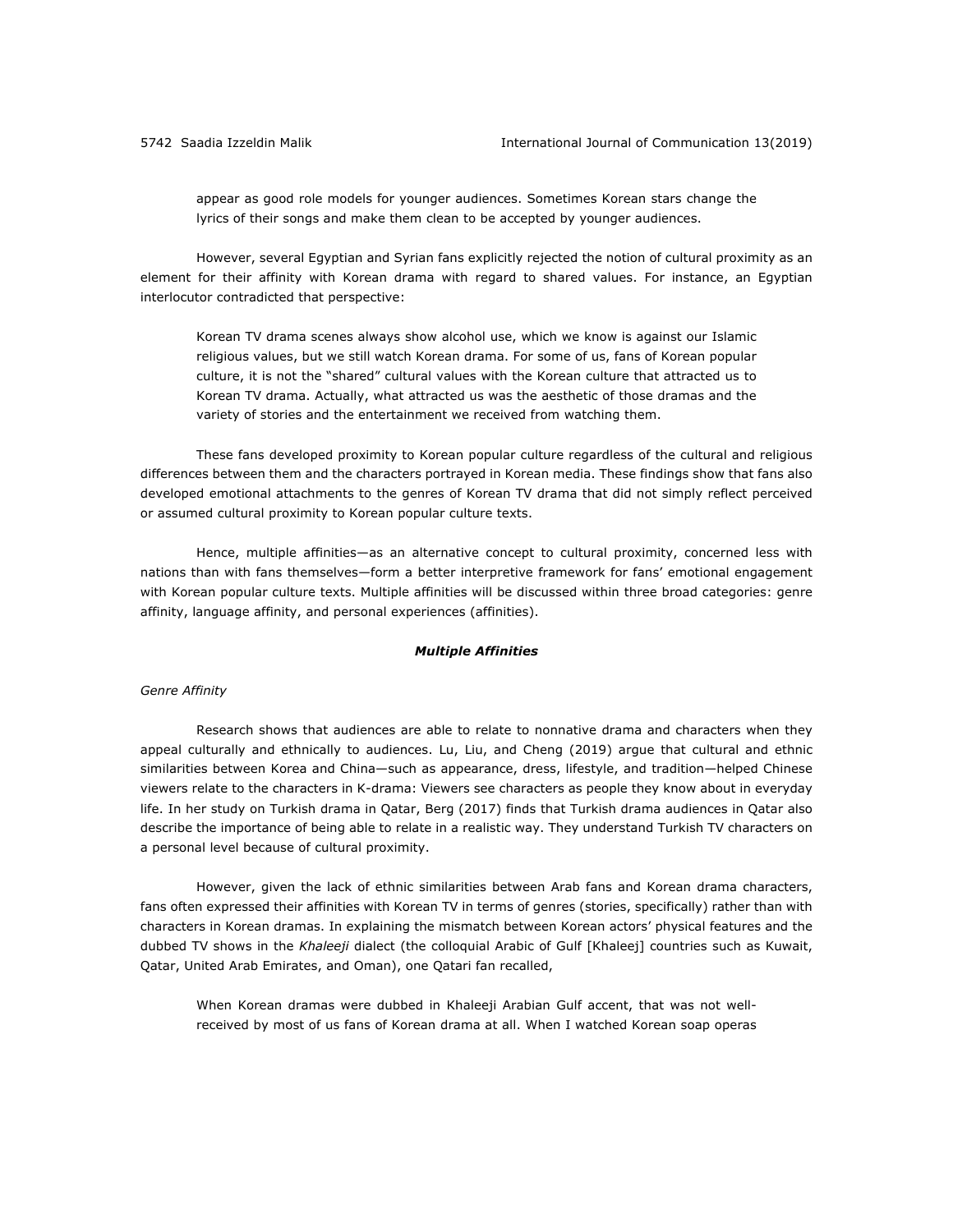dubbed in the Khaleeji dialect, I just kept laughing. I used to watch the reruns of these soap operas just to laugh and make fun of the dubbed voices that do not match the physical features and appearances of Korean actors and actresses. It was also funny to hear the Arabic names that were given to the Korean actors in these series.

This frustration with Arabic popular culture drama is actually a common theme in the cultural translation of Korean popular culture by Arab fans in Qatar. Fans' frustration with and criticism of Arabic drama genres go hand in hand with Berg's (2017) findings regarding the success of Turkish drama in Qatar, in which she confirmed that it is not always the case that the viewer's first preference will be material produced in his or her own language and reflecting local or national culture. Cultural and linguistic elements appear secondary if national and regional media fail to gratify audiences' desires.

Fans expressed their affective investments in Korean drama stories they perceive as funny, romantic, and "real"—especially when juxtaposed with Arabic dramas. One fan summarized this attitude:

We love Korean TV drama, and we consume it every day because it has something that appeals to everyone cross-culturally. The stories of Korean drama are wide-ranging. Stories range from romance to school life to comedy, such as *Boys Over Flower*, *Playful Kiss*, and *Coffee Prince*. The stories are segmented to satisfy the needs of different age groups. This actually makes Korean TV drama more real and appealing to us than Arabic TV drama.

Other fans admitted that values emphasized by stories in Korean drama (such as trust among family members) are not prevalent in Arabic drama. For instance, a Qatari fan mentioned, "Khaleeji drama is full of themes of twisted relationships and mistrust among family members that usually make Khaleeji drama unrealistic and at times irrelevant." Another Qatari fan expressed her frustration:

Arab soap operas, especially the Khaleeji soap operas, don't reflect the reality of the Arab societies. Almost all the themes of these soap operas centered on tragedy, family disputes, and violence. They just make me sad. While on the contrary, Korean drama are fun to watch to the point that my mood changes from sad to happy when I flip the channel from Arabic soap opera to Korean soap opera.

In further explaining their affinities with the Korean TV drama genre, fans also highlighted its perceived "sophistication." Some mentioned that they love Korean TV because it is modern and sophisticated, especially in contrast to Arabic-language TV. Fans of different cultural backgrounds agreed, as voiced by one fan: "Arabic soap operas, when compared to Korean soap operas, lack sophisticated production qualities. Korean drama, on the contrary, provides us [fans] with high-quality content with and compelling modern style." Other interviewees expressed their affinity for and fascination with stories and modern style in performances of K-pop music. One explained,

K-pop music videos are not like Arab music videos where the performer sings while he is chasing a girl around seeking her attention. In K-pop music videos, we enjoy sophisticated modern-style music, professional dancing, and an actual meaningful story. Sometimes,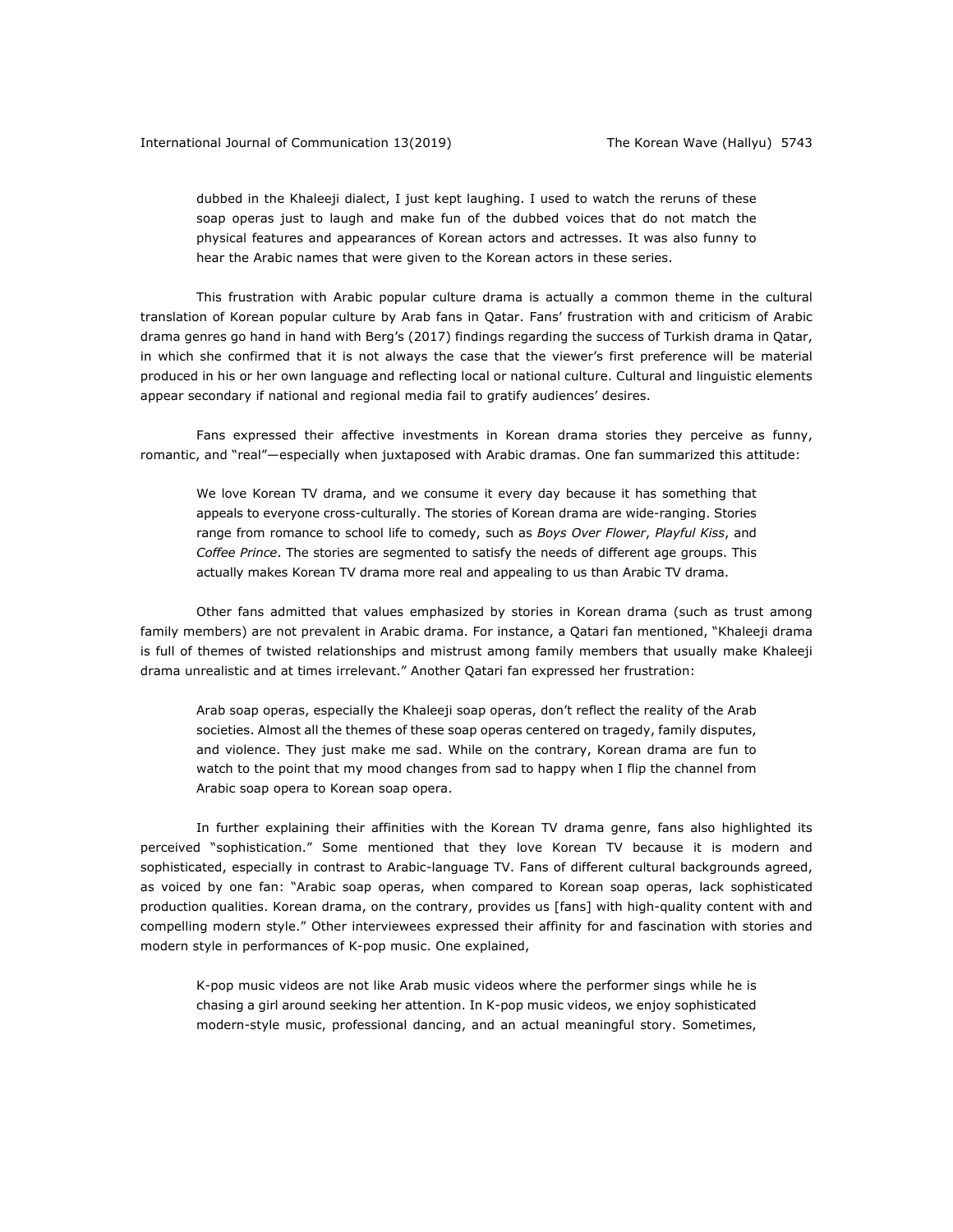the performers provide audiences with a short 5- to 6-minute story before the actual song itself begins, which makes the music video even more interesting to watch.

This view is supported by similar findings from studies of non-Korean Asian fans of Korean popular culture; these studies find that their audiences prefer Korean drama to their own cultural products because of the "sophisticated and modern" style employed (Cho, 2005; S. Y. Lee, 2005 (cited in Y. Kim, 2007).

Almost all the fans in this study also acknowledged that the earlier transcultural spread of a perceived similar Asian genre—Japanese anime and manga—has contributed to the diffusion of Korean popular culture in the Arab world. An Egyptian fan summarized,

We are attracted to Korean TV drama because some of the stories in Korean TV drama are personalization of Japanese animation that we have already been familiar with since we were little kids. For instance, K-drama *Boys Over Flower* has similar melodrama content to a Japanese anime series that I watched a long time ago but forgot its name.

In this case, as Y. Cho (2011) has commented elsewhere, it is not always true that global fans of Korean popular culture residing outside the geographic boundaries of Asia are unfamiliar with Asian sensibilities.

### *Language Affinity*

Fans' fascination with and attraction to the Korean language is another integral aspect of their incorporating Korean popular culture into daily activities. Most of the fans interviewed in this study had learned to speak Korean fluently without leaving Qatar and had also given themselves Korean names. This appropriation of Korean language demonstrates the subjective positioning of fans' cultural identities and the complexity of their identity expressions. Some fans learned the Korean language because they wanted to understand, in a literal way, Korean popular culture through drama and musical lyrics. Others expressed their affinity with Korean language in emotional terms. An Egyptian interlocutor enthused,

I adore Korean language. My journey with learning the Korean language is a long one. I first started to learn the Korean language from listening to K-pop lyrics from K-pop music bands, repeating simple phrases of lyrics over and over again, which makes it easy for fans to pick up Korean words. Then I learned more Korean words and sentences from Kdrama that I watch online. I continued to learn Korean language from CDs that provide Korean language instructions to learners, and then from language books.

Several learned Korean because they love the language itself and love Korean culture, exemplified in statements such as, "the Korean language is beautiful and Korean culture is fascinating." Another Qatari fan expressed an even deeper sentiment for Korean language and cultural identity expression:

I speak Korean, or at least I use Korean words, almost every day, and I know the meaning of Korean words in English and in Arabic. I use Korean language in different settings. I especially tend to use Korean words when I enter into a fight because I can express myself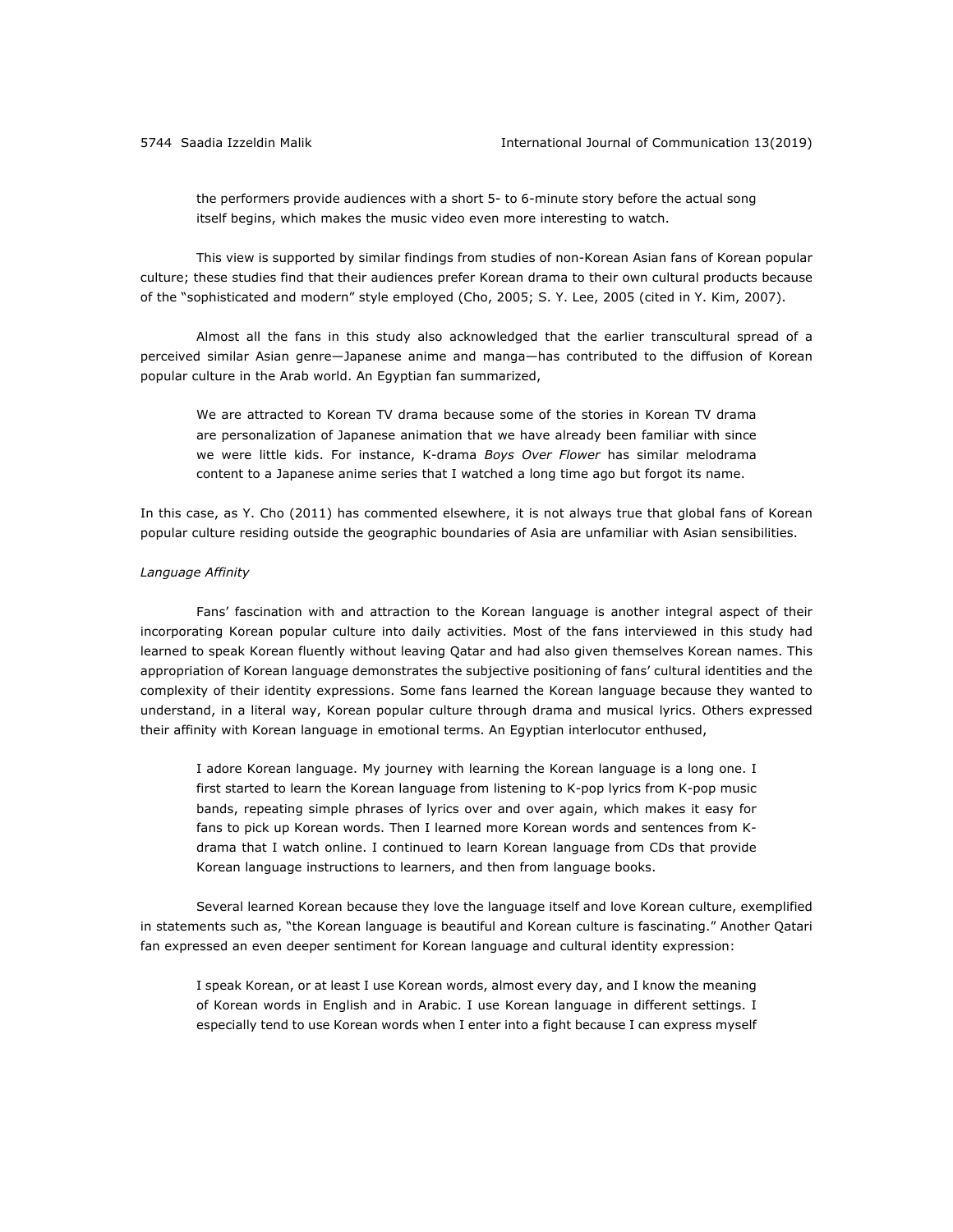better when using Korean language. Actually, the Korean language is very expressive . . . I "think" in Korean . . . I feel that my mindset is Korean.

Fans also articulated their attraction to and fascination with Korean language through their opinions about the dubbing of Korean drama by Arabic transnational TV channels. Some Egyptian fans preferred the dubbing of Korean drama by Arabic transnational channels in standardized Arabic because it is generic and doesn't target a specific ethnic group, as would dubbing Korean programs in Arabic dialects. Yet others here, some Qataris, an Egyptian, and a Syrian—suggested that it is better for Arabic TV channels to broadcast Korean drama with Korean audio and Arabic subtitles. One fan reasoned,

Everything is better in its original form. For fans like us who understand Korean language and watch these soaps online, we can easily pick on the mistranslated phrases on the Arabic TV channels. And others who don't speak Korean can easily find online sites in which fans provide good and "authentic" translation of Korean TV drama better than the "bad" dubbing provided by Arabic TV channels.

Fans' views of Korean program dubbing by Arabic transnational TV channels also illustrate a different perspective on the notion of cultural discount discussed earlier. In this study, fans used their cultural capital of Korean language and their knowledge of "authentic" fan-translated Korean material to counter the "bad" dubbing of Korean drama by TV channels available within their cultural settings.

#### *Other Personal Experiences*

Personal experiences also pushed and pulled fans toward deeper emotional engagements with Korean popular culture. One interviewee noted, "My admiration for Korean popular culture and everything Korean pushed me to contact the Korean Embassy to attend some language classes organized by the embassy." She was not alone. The Korean Embassy in Qatar holds many cultural activities to promote Korean culture to Qatar residents. In an interview with Qatar's *The Peninsula* newspaper, Ambassador of the Republic of Korea Chung Keejong noticed that "the interest shown by people in Qatar in South Korean culture and language has been increasing steadily here, with many Qatari ladies getting interested in traditional Korean culture" ("Getting to Know Korea," 2013).

Interlocutors' cultural translation processes were also influenced by their firsthand experiences with Korean people during vacation visits to Korea. In particular, these visits shaped the perception of some fans on the "real" Korean ways of doing things. Three Qatari fans interviewed in this research had visited Korea. One fan held that

Korean drama portrays some realistic Korean ways of doing things. I'll give an example: When I visited Seoul during the summer, I found out that the respect for mealtime by Koreans is a real thing. It is not a fantasy projected in their television drama series. I actually saw people put down their meal boxes wherever they are, and start eating at the exact time for that meal.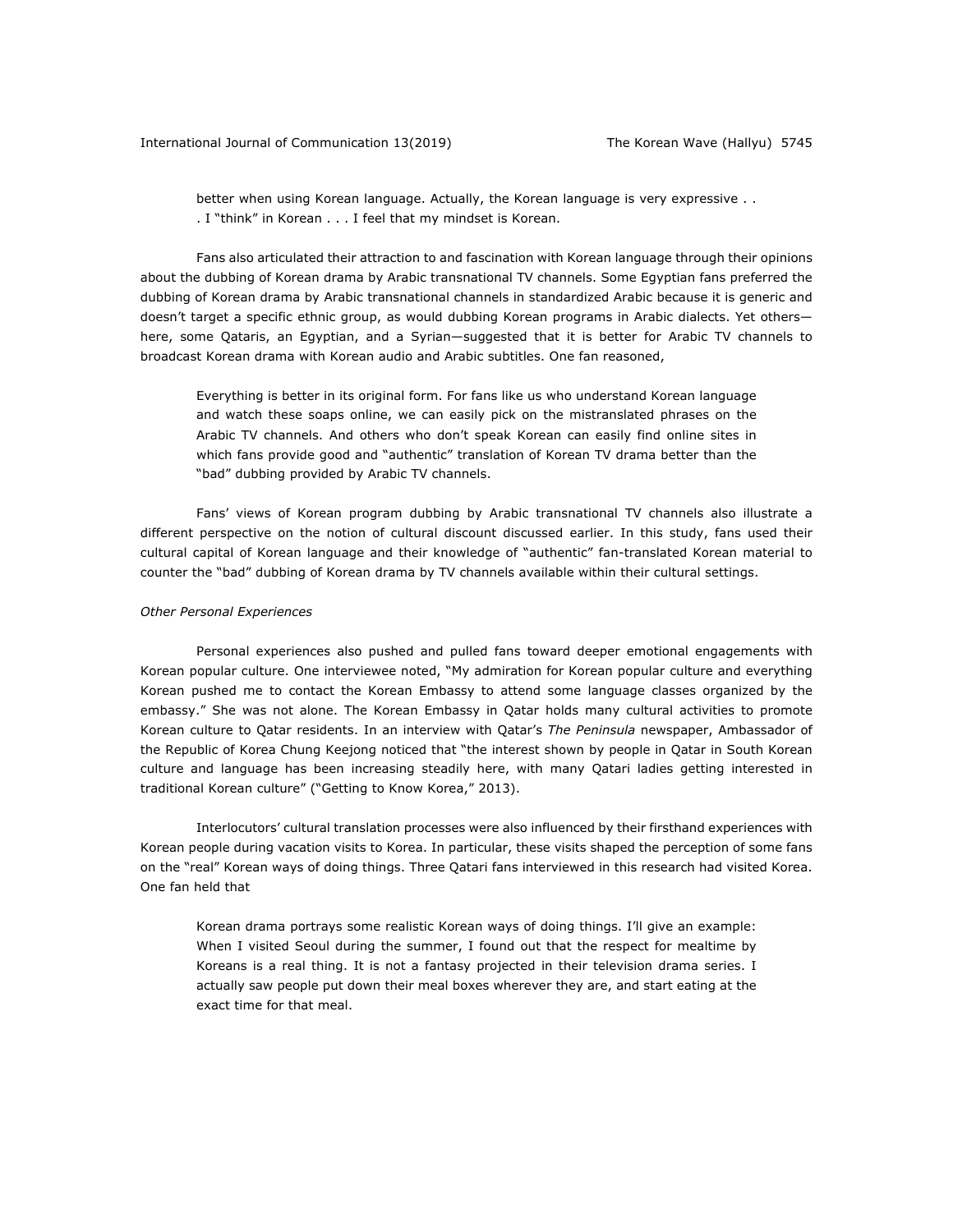Another, Qatari fan stated,

I admired Koreans more when I met with them face-to-face, not through the screens. Koreans are kind on screen and off screen. They are actually very welcoming people. While I was shopping with my family or just browsing the city, I remember I was stopped many times by Koreans who asked me about the henna decoration I had on my hands or asked me about the hijab I put to cover my head. Koreans expressed their curiosity in a very kind and a very genuine way. I actually felt like a celebrity admired by them not as an "alien" to be stared at.

In using their personal testimonies to foreground the "realistic" way in which Koreans embody the cultural values portrayed in exported Korean media, fans constructed a more stable imagined meaning of "Koreanness" than the ambiguous and fluid meaning of "Arabness" found in unrealistic portrayals of Arab values in Arab TV dramas.

## *Fan Communities and Transcultural Identity Production*

While the accumulation of popular cultural capital is a source of collective identity (i.e., "people like us"), it also source of distinction (Bourdieu, 1984). Some fans held that the more knowledge about Korean pop idols, language, and lifestyle a fan acquires, the greater the distinction a fan will feel in relation to others. For other fans, the accumulation of Korean popular culture capital and language works as form of distinction that separates them from other nonfan groups. A Qatari fan illustrated the point:

As a member of a fan community of Korean popular culture, I speak Korean and I mingle with other fans who either speak Korean language or speak a hybrid language mixing Korean and Arabic words. . . . I must say that Korean language provides me with the sense of uniqueness. Because Korean language is completely different from Arabic, it helped in distinguishing me from others who solely speak Arabic.

Transcultural identity also develops within fan communities, foregrounding the possibility that fandom may at times supersede national, regional, and/or geographical boundaries (Chin & Morimoto, 2013). Some of the fans in this study recognized the importance of belonging to offline and online fan groups of Korean popular culture. These groups transcended national boundaries. Fan groups provide a sense of community, and their distinct shared practices and symbols culturally distinguish Korean popular culture fans from other social/cultural groups. Fans identified the aforementioned Korean language acquisition as another cultural practice differentiating them from other Arabic-speaking groups.

Furthermore, fans also use signs and symbols from Korean popular culture itself to distinguish "old" and "new" fans of the K-pop music bands. Consider the dynamics of popular culture expressions used by fans and their interpretation within fans' communities. For instance, all fans in this study agreed that "fans of K-pop music bands such as *Shinwa* or *DBSK* are 'old' [original], but fans of K-pop music bands such as Shinee and BTS are 'new.'" A Qatari K-pop music fan elaborated,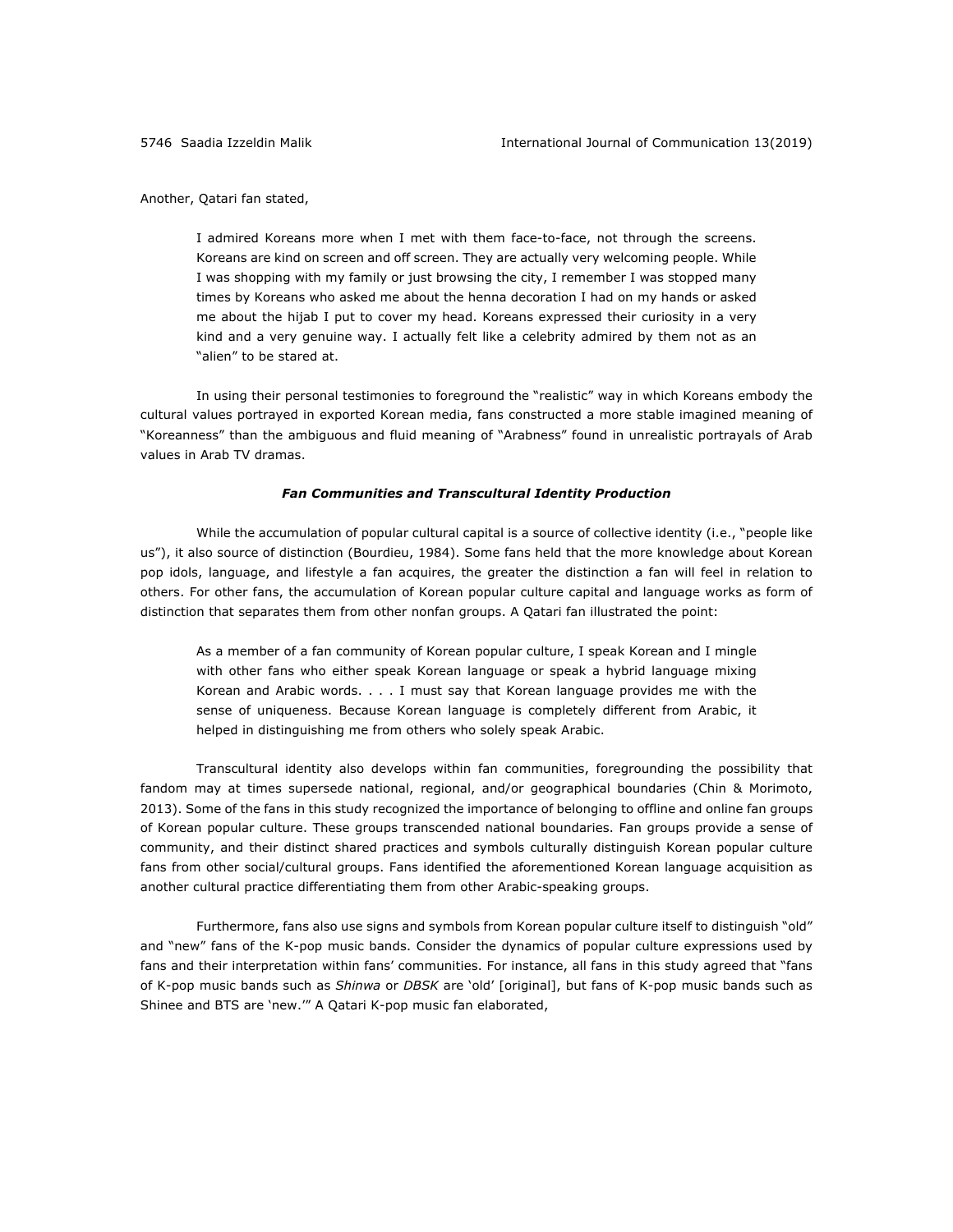When you are a member of a K-pop fan group, you can identify those who are like you and others who are not. For instance, we can immediately categorize a K-pop music fan as "new" or "original" from the sticker that fan puts on a paper file he or she is holding.

These distinctions can facilitate new fan relationships and connections to K-pop culture. A Qatari fan mused,

I met my now best friend accidentally at the Japanese culture fan club in the university. She was holding a key chain with a picture of my favorite K-pop music band. From that day we became close friends. Fans who love certain K-pop music bands just click together.

Fans developed affective affinities within and outside their fan communities. They expressed fascination with Korean popular culture by distributing products such as stickers, records, and souvenirs that are part of their accumulation of popular cultural capital objects and materials over time. As Fiske (1992) notes, these objects effectively form "cultural fora for the exchange and circulation of knowledge and the building of a cultural community" (p. 44) among themselves—as well as outside their fan community while working as "missionaries," inviting others to enjoy this phenomenon. Likewise, as H. Lee (2014) also found, in this, study fans' attractions were rarely limited to a particular medium or even genre, instead often arching across Korean popular culture.

Arab fans developed transcultural, affective affinities through their Korean popular culture consumption rather than simplistic interpretations of media texts. For instance, one Qatari fan intimated, "I have a room in my house full of K-pop icons and merchandise that I have collected over time. This room is my sanctuary where I find refuge when I have a sad day." She formed a positive emotional attraction to Korean popular culture facilitated by artifacts of her fandom. Such complex affinities are facilitated by the continuous, processual nature of cultural identity formation, as Hall (1996) argues. It involves understanding and being understood, an interplay between meaning and interpretation. Jansson (1999) recognizes that an "individual's sense of belonging to a cultural community demands a situation in which he[/she] is able to understand the intersubjectively established sign system, as well as making himself[/herself] understood as a member of the community" (p. 11). Some fans effectively valued their fascination with Korean popular culture as a powerful mechanism to shift their mood or state of mind. Their fandom became transcultural, a deeply personal affinity for media as well as its cultural referents and signifiers that had little to do with national origins or cultural proximity.

Globalized, transcultural flows of mediated products of Korean popular culture engender new referents of cultural identity among Arab fans in Qatar. Fans connected with Korean popular culture by diverse means, most prominently through social media characterizing the current shift to a hypermedia mediascape in the Arab world. Fans' cultural translation activities moved beyond cultural proximity, instead revealing genre, language, and other personal affinities. Cultural translation of Korean TV drama and K-pop music thereby becomes a significant mechanism for young Arab women to develop personal identifications with transnational and transcultural communities.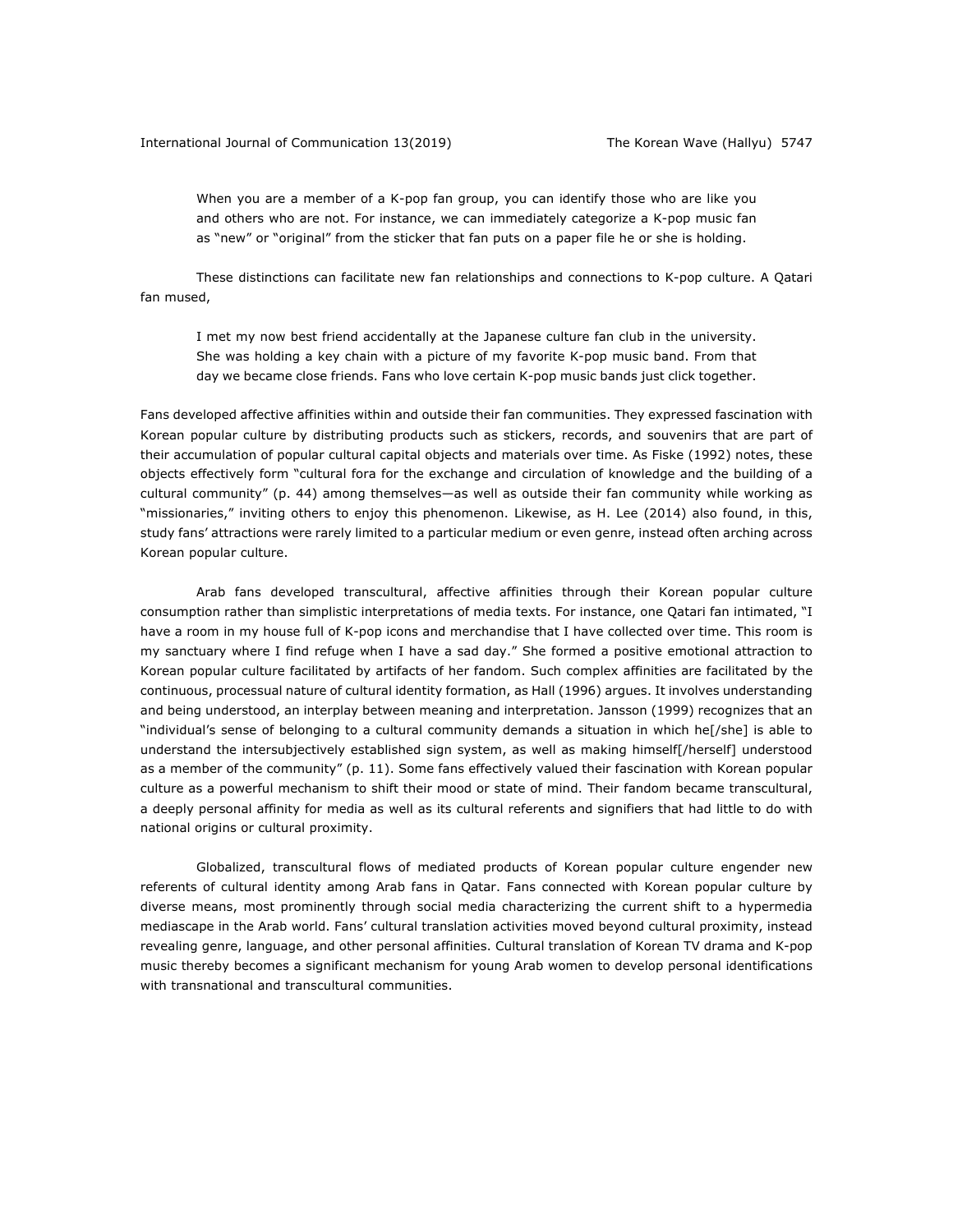## **Conclusion**

This article is a principal study of the unheard voices of Arab fans of Korean popular culture in Qatar. Its findings reinforce that the frustration with Arabic culture expressed by fans of Korean popular culture becomes a site through which fans assert their affective affinities to Korean popular culture.

Fans' cultural translation of Korean media reflects the complex ways humans create meaning from media texts, as well as their multiple affinities with it. Korean popular culture becomes meaningful and relevant to fans in Qatar primarily through their development of affective affinities and fascination with Korean TV drama and K-pop music, transcending perceptions of cultural proximity. Some fans experienced affinity through relating similar cultural values depicted in Korean TV drama with Arab family and cultural values and gender relations. Other fans explicitly excluded this notion of similar values in Korean and Arab cultures as a factor in their attraction. Instead, they explained their translation of Korean popular culture through affective affinities of genre, language, and other personal experiences. Genre affinities included lack of cultural proximity, universal appeals, perceived sophistication, and prior familiarity with Asian sensibilities or cultural texts.

The accumulation of popular culture capital and Korean language capital by Arab fans has become a mechanism and form of self-expression, self-identification, and distinction. In building fan communities, fans have foregrounded their fan identity as a vehicle for transcultural bonding. In the process, fans backgrounded their national differences to experience Korean popular culture together. Furthermore, the appropriation of Korean popular culture symbols by fans worked as one form of a desired distinction between fans ("us") and nonfans ("them"). Thus, the consumption of Korean popular culture by fans in Qatar is a self-driven as well as a self-actualization process.

The findings of the article reflect the experiences of a group of a university-educated fans; further research could expand the research population to include varying age groups and additional nationalities. The multiple affinities concept applied in this study also could be further appraised through inquiries to understand how fans culturally translate other transnational media texts they consume (such as Turkish, Indian, Japanese, American, etc.) and what additional discursive practices occur in different transnational fandom spaces.

#### **References**

- Berg, M. (2017). The importance of cultural proximity in the success of Turkish dramas in Qatar. *International Journal of Communication, 11*, 3415–3430.
- Bourdieu, P. (1984). *Distinction: A social critique of the judgment of taste.* Cambridge, MA: Harvard University Press.
- Chin, B., & Morimoto, L. H. (2013). Towards a theory of transcultural fandom. *Participations: Journal of Audience & Reception Studies*, *10*(1), 92–108.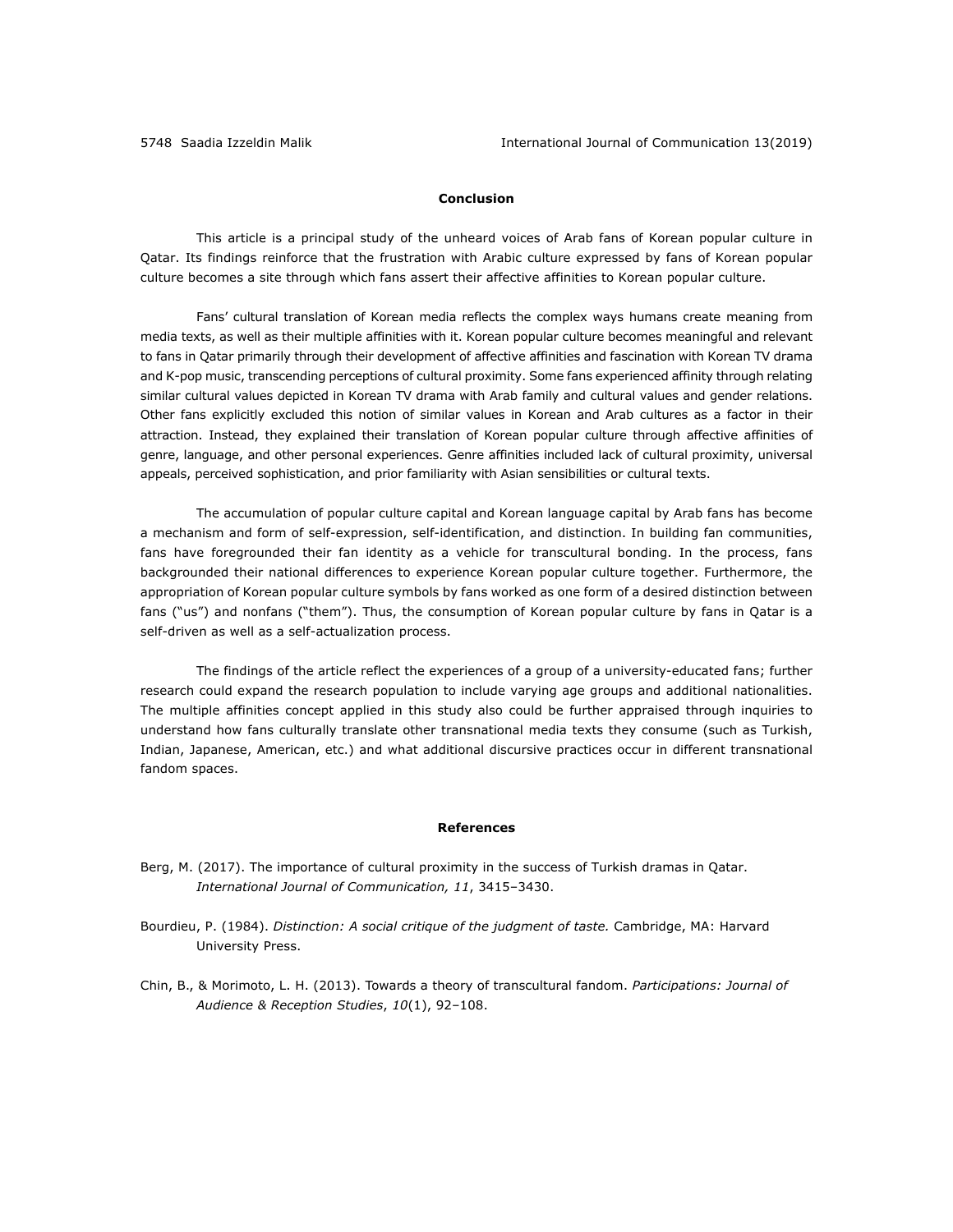Cho, H. (2005). Reading the Korean Wave as a sign of global shift*. Korean Journal, 45*(4), 147–182.

- Cho, Y. (2011). Desperately seeking East Asia amidst the popularity of South Korean pop culture in Asia. *Cultural Studies*, *25*(3), 383–404.
- Emam, A. (2008). Korean Wave brings drama to the Nile Delta. *Korean Policy Review, 4*(May), 33–35.
- Fiske, J. (1992). The cultural economy of fandom. In L. A. Lewis (Ed.), *The adoring audience: Fan culture and popular media* (pp. 30–49). London, UK: Routledge.
- Getting to know Korea: Qatar and South Korea Forge Friendship. (2013, June 6). *The Peninsula Newspaper*. Retrieved from https://www.thepeninsulaqatar.com/uploads/2016/08/10/ pdf/PenPlusJune062013.pdf
- Hall, S. (1996). Cultural identity and diaspora. In P. Mongia (Ed.), *Contemporary postcolonial theory: A reader* (pp. 110–121). London, UK: Arnold.
- Han, B. (2017). K-pop in Latin America: Transcultural fandom and digital mediation. *International Journal of Communication 11*, 2250–2269.
- Hoskins, C., & Mirus, R. (1988). Reasons for the U.S. dominance of the international trade in television programmes. *Media, Culture, and Society*, *10,* 499–515.
- Iwabuchi, K. (2008). When the Korean Wave meets resident Koreans. In B. Chua & K. Iwabuchi (Eds.), *East Asian pop culture: Analyzing the Korean wave* (pp. 243–264). Hong Kong, China: Hong Kong University Press.
- Jansson, J. (1999). Contested meanings: Audience studies and the concept of cultural identity*. Intexto, Porto Alegre: UFRG, 1*(5), 1–31.
- Jenkins, H. (1992). *Textual poachers: Television fans & participatory culture*. New York, NY: Routledge.
- Jin, D. Y. (2018). An analysis of the Korean wave as transnational popular culture: North American youth engage through social media as TV becomes obsolete. *International Journal of Communication, 12*, 404–422.
- Jung, E. Y. (2009). Transnational Korea: A critical assessment of the Korean Wave in Asia and the United States. *Southeast Review of Asian Studies*, *31*, 69–80.
- Jung, S. (2012). Fan activism, cybervigilantism and Othering mechanisms in K-pop fandom. *Transformative Works and Cultures*, *10*. doi:10.3983/twe.2012.0300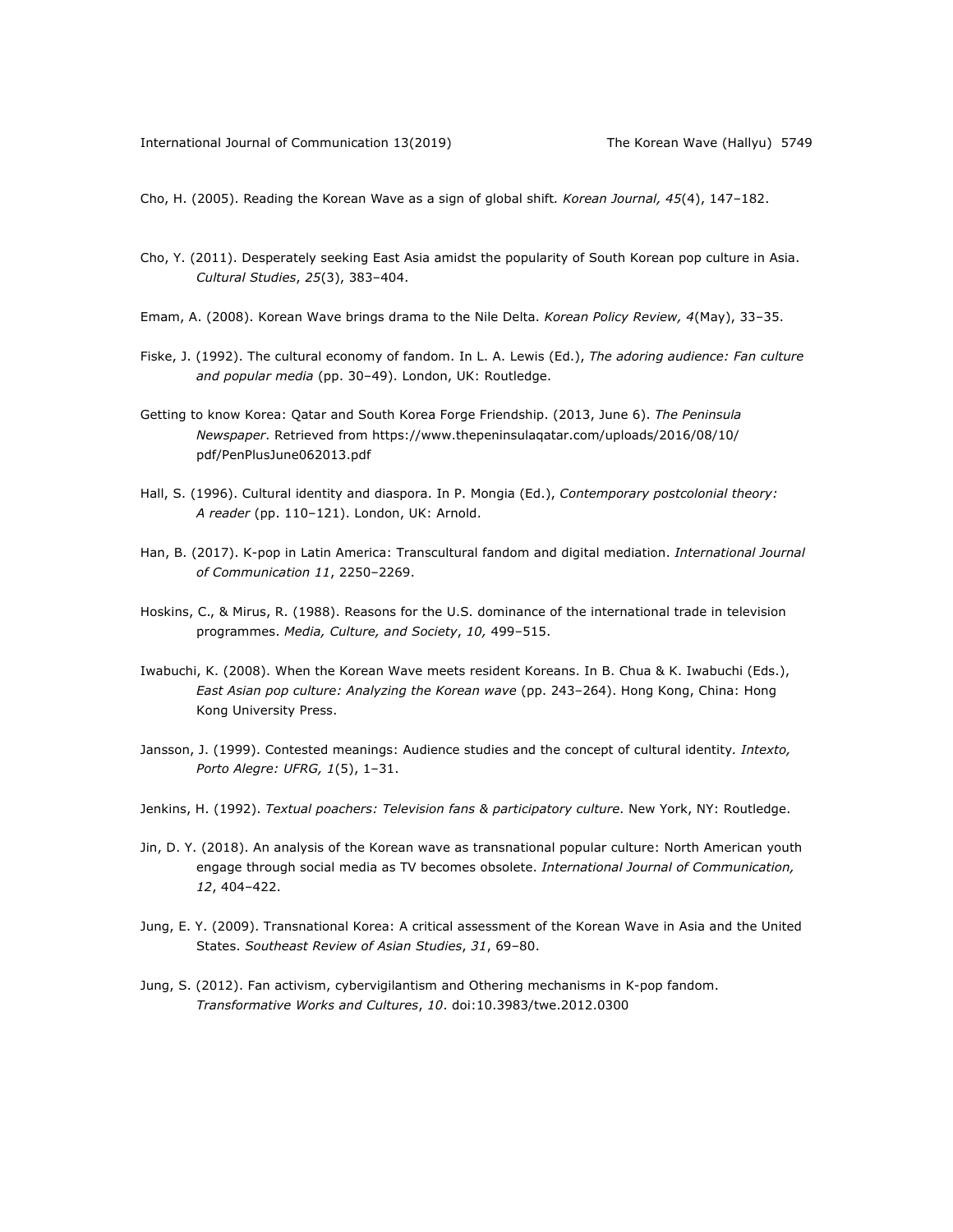- Jung, S., & Shim, D. (2014). Social distribution: K-pop fan practices in Indonesia and the **"**Gangnam style**"** phenomenon. *International Journal of Cultural Studies, 17*(5), 485–501.
- Kim, E., & Ryoo, J. (2007). South Korean culture goes global: K-pop and the Korean Wave. *Korean Social Science Journal*, *34*(1), 117–152.
- Kim, H. (2002). The desire and reality in the Korean wave discourse. *Contemporary Criticism, 19*, 216–233*.*
- Kim, J. Y. (2007). *Rethinking media flow under globalisation: Rising Korean Wave and Korean TV and film policy since 1980s* (Unpublished doctoral dissertation). University of Warwick, UK. Retrieved from http://wrap.warwick.ac.uk/1153/
- Kim, Y. (Ed.). (2007). *The Korean Wave: Korean media go global*. New York, NY: Routledge.
- Kraidy, M., & Khalil, J. (2008). Youth, media and culture in the Arab world. In S. Livingstone & K. Drotner (Eds.), *The international handbook of children, media, and culture* (pp. 336-350). Thousand Oaks, CA: SAGE Publications.
- La Pastina, A., & Straubhaar, J. (2005). Multiple proximities between television genres and audiences, *Gazette*, *67*(3), 271–288.
- Lee, H. (2014). Transnational cultural fandom. In L. Duits, K. Zwaan, & S. Reijnders (Eds.), *The Ashgate research companion to fan cultures* (pp. 195–208). Farnham, UK: Ashgate.
- Lee, S. Y. (2008). *Hallyu drama desire of Asian women*. Seoul, South Korea: Communication Books.
- Levkowitz, A. (2013). *South Korea's Middle East policy*. Ramat Gan, Israel: The Begin-Sadat Center for Strategic Studies, Bar-Ilan University.
- Lu, J., Liu, X., & Cheng, Y. (2019). *Cultural proximity and genre proximity: How do Chinese viewers enjoy American and Korean TV dramas*? Thousand Oaks, CA: SAGE Publications.
- Lyan, I., Zidani, S., & Shifman, L. (2015). When Gangnam hits the Middle East: Re-makes as identity practice. *Asian Communication Research, 12*(2), 10‒31.
- Noh, S. (2010). Unveiling the Korean Wave in the Middle East. In K. Kyun & S. Kim (Eds.), *Hallyu: The influence of Korean culture in Asia and beyond* (pp. 331–367). Seoul, South Korea: Seoul National University Press.
- Otmazgin, N., & Lyan, I. (2014). *Hallyu* across the desert: K-pop fandom in Israel and Palestine. *Cross-Currents: East Asian History and Culture Review*, *3*(1), 32–55.